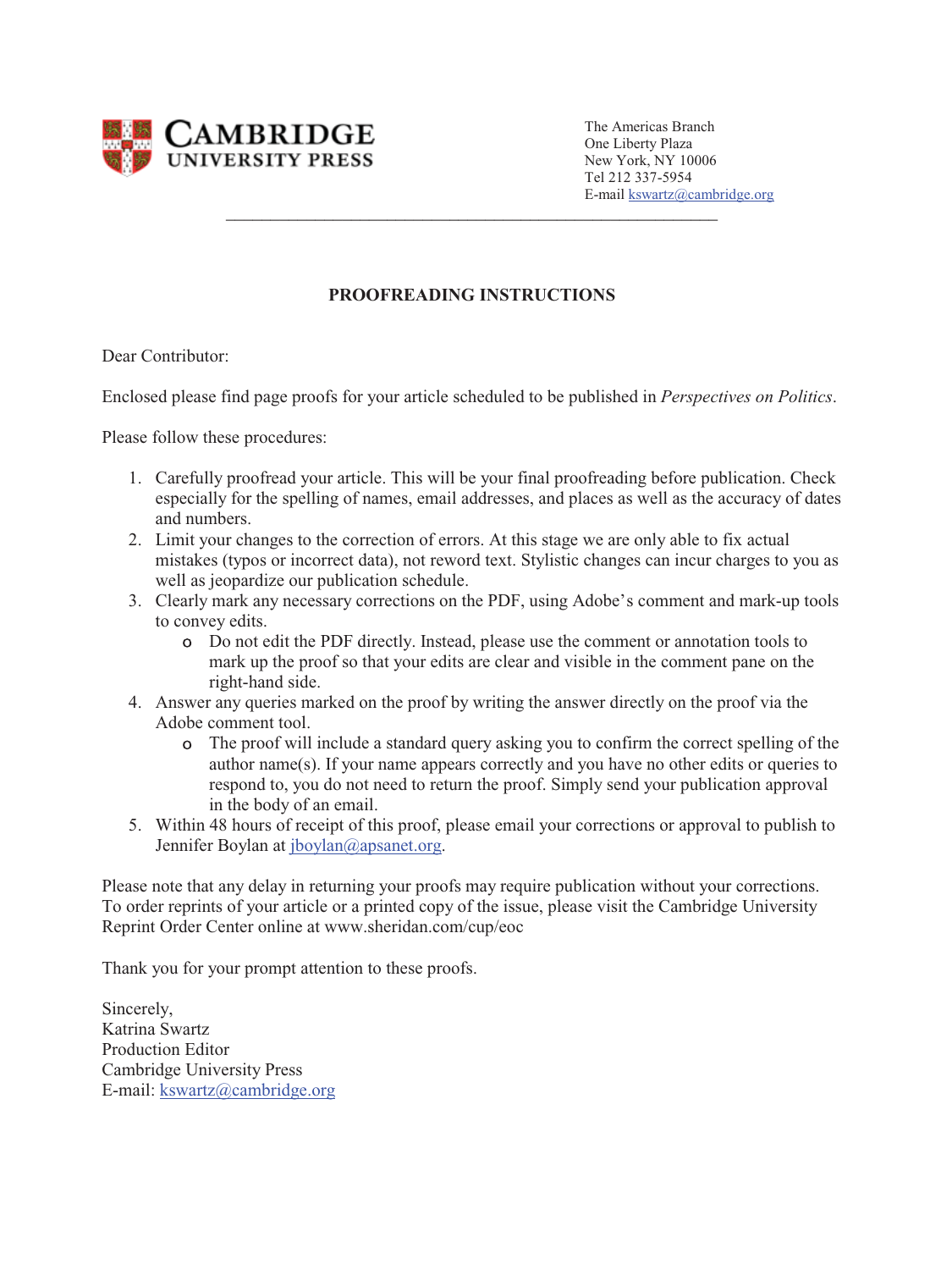## AUTHOR QUERY FORM

<span id="page-1-1"></span><span id="page-1-0"></span>

| Query<br><b>References</b> | Query                                                                                                                                                                                                                                                                                       |
|----------------------------|---------------------------------------------------------------------------------------------------------------------------------------------------------------------------------------------------------------------------------------------------------------------------------------------|
| Q1                         | The distinction between surnames can be ambiguous, therefore to ensure accurate tagging for indexing purposes online (eg for<br>PubMed entries), please check that the highlighted surnames have been correctly identified, that all names are in the correct order<br>and spelt correctly. |
| $\mathbf{Q}$               | Please confirm that all affiliations are correct and properly associated with their authors.                                                                                                                                                                                                |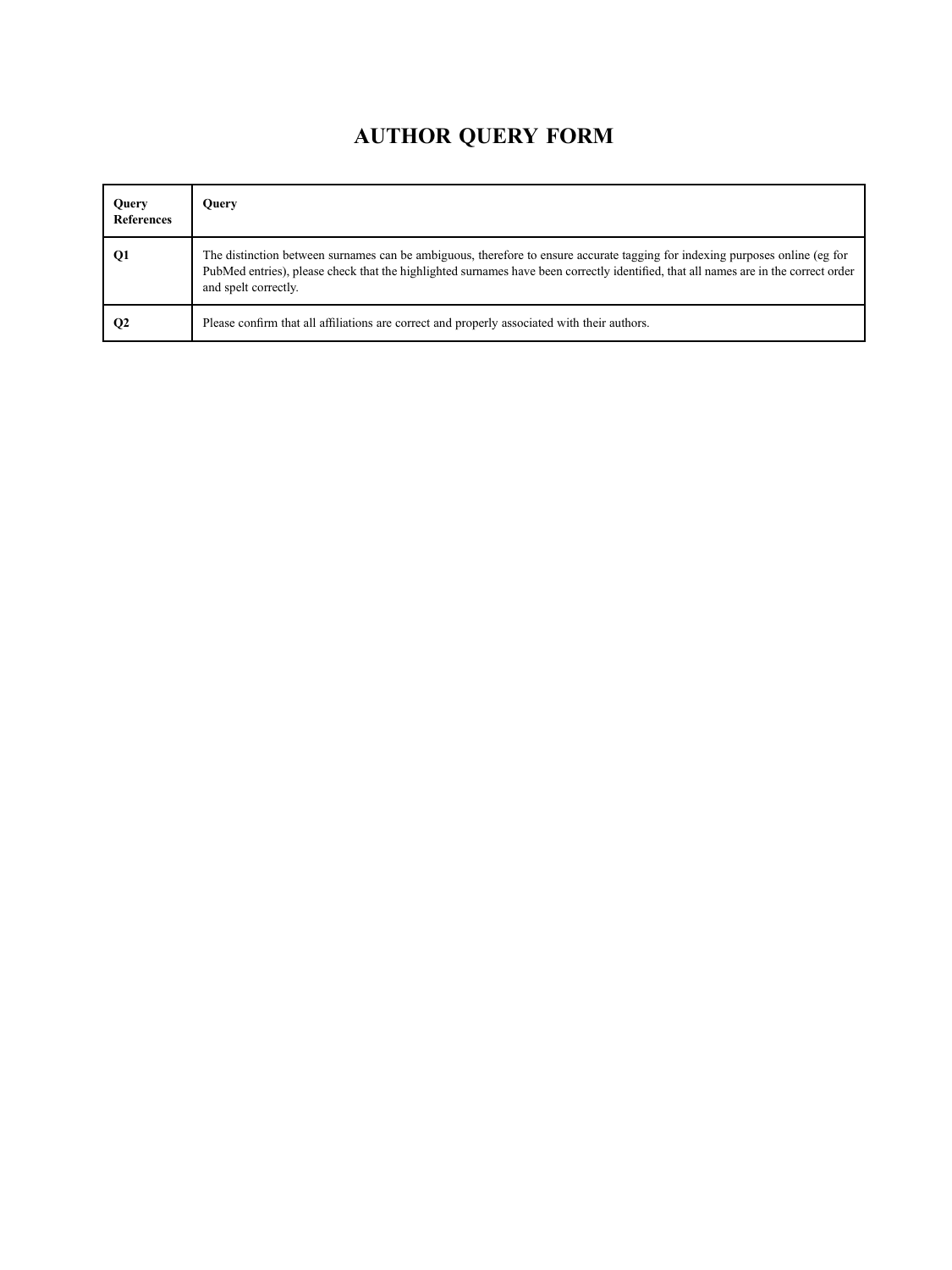## INTERNATIONAL RELATIONS

Savage Ecology: War and Geopolitics at the End of the World. By Jairus Victor Grove. Durham, NC: Duke University Press, 2019. 368p. \$104.95 cloth, \$28.95 paper. doi:[10.1017/S1537592720004582](https://doi.org/10.1017/S1537592720004582)

<span id="page-2-0"></span>

As ecological crises deepen, breaching many of our planetary thresholds, and with most nations either unwilling or unable to meet these existential threats to human and all biological life, Jairus Victor Grove's work is a timely intervention. It joins recent noteworthy books proffering philosophically rich reexaminations of the ecological dimensions of politics in the Anthropocene, such as Damian Gerber'<sup>s</sup> The Distortion of Nature's Image (2019), Stefanie Fishel'<sup>s</sup> The Microbial State (2017), or John Bellamy Foster and Brett Clark's The Robbery of Nature(2020). Taking seriously the intersection of political philosophy, ecology, and geopolitics, Grove's work joins these attempts to theorize a way out of "the end of the world"—although his is not a way out, so to speak, but a way to live *through* the current apocalypse.

Grove takes a postmodern approach to the study of ecology in global politics, penning an engrossing if brooding and pessimistic book that is itself a unique expression of this theoretical tradition in IR theory. By ecology he means an expansive relational account of the natural universe and its processes, inclusive of all inorganic and nonhuman aspects. He focuses on the "fabric of immanent relations" (p. 69) or "the interpenetrated relationality of each and every Human and nonhuman person" (p. 3) This relational thinking "accretes from empirical scrutiny" (p. 14), making Grove's approach far more relational than typical studies of IR and especially of geopolitics. It is far more sensitive to complexity and historical analysis; as such, it is a good example of an emergent tendency in the discipline (albeit still in its infancy) that is giving greater recognition to the philosophy of internal relations, though Grove does not identify it as such. The implications of taking such an expansive account of relations are that it allows Grove to connect a broad array of phenomena from settler colonialism to ecological harms, from armed interventions to the human body, as facets of the same geopolitical whole. As he claims, using such an approach, we "might find the most interesting research agenda during a routine check at the airport"(p. 15). Grove also calls his work a part of speculative theory, in which the speculative refers to the reflections and descriptions that accompany his wanderings through the apocalypse that probe the possibilities of our future, rather than probabilities that would exceed "human control" (p. 217).

"Savage ecology" is, at its core, a concept, one that encapsulates the Euro-American sciences and practices of geopolitics that follow from what Grove labels a martial logic, a cold logic of war, fighting, and violence—a particular instrumentalism. Martial logic is fundamentally at odds with the necessary logics of ecological survival, whether of the human collective or nature as a whole. This radical antagonism lies at the heart of Euro-American cosmology, coloring all its possibilities, and in this way Grove's critique echoes the *Dialectic of* Enlightenment thesis. Grove is deliberate when he calls our geological period the "Eurocene" (in distinction to other conceptual labels such as the Capitalocene or Anthropocene). According to Grove, following the thought of Peter Sloterdijk, the Eurocene is the last 500-year period of geopolitics in which war has left its mark fossilized in Earth itself (see chapter 1). War deforms both the political and geological landscapes of our planet (p. 109). The Eurocene is responsible also for the "great homogenization" across the globe: the war on human and ecological difference. The entire thrust of Grove's work, however, is to show that this is not inevitable, that we can shift within this apocalypse and act "ferally" within it. That is, although the apocalypse is "fact," the future is yet "unwritten," (p. 9), and Grove calls for a turn to feritas ("wildness"), rather than the false civility of the Eurocene (p. 56).

Savage Ecology is sweeping. There are many fascinating discussions, anecdotes, examples, and insights throughout that by themselves make the book worthy of recommendation (one discussion that I found particularly fascinating was on amphibian extinction). The book is rich with such entries, and it makes for enlightening if not grim reading. But Grove would not see this as depressing—it is, he admits, pessimistic but only as a form of "historical atheism," one that freely admits that "the universe does not bend toward justice" (p. 25). Rather than resignation, Grove believes he offers an account of the world "as it is" (p. 27); he offers an honest realism, one could say, whose rendering is brutal only because the current predicament facing us bears the brutality of the martial logic that brought us here in the first place. Grove pleads for a "realism whose enemy" is the type of "common sense" that makes the Eurocene itself (p 16). According to Grove, only with this foregrounding of the geopolitical context can we take our predicament seriously and confront it. Here lies our resilience—or, as Grove expresses it, where we can find "solace in the real"—because "to study the world as it is means to care for it" (p. 27).

The book is divided into three parts. Part I sets up the conceptual framework, introducing the geopolitical facets of the Eurocene, war, and martial ecology. Chapter 1 contains two exemplary ideas carried throughout the book. First is the "great homogenization" of life that describes processes that imperil diversification both in the natural world and our very thought. Perhaps most frightening is the claim that global thinking—even seemingly progressive cosmopolitan aspirations—is, according to Grove, homogenized under a spatial, temporal, and epistemic governance of one. This is repeated in the final